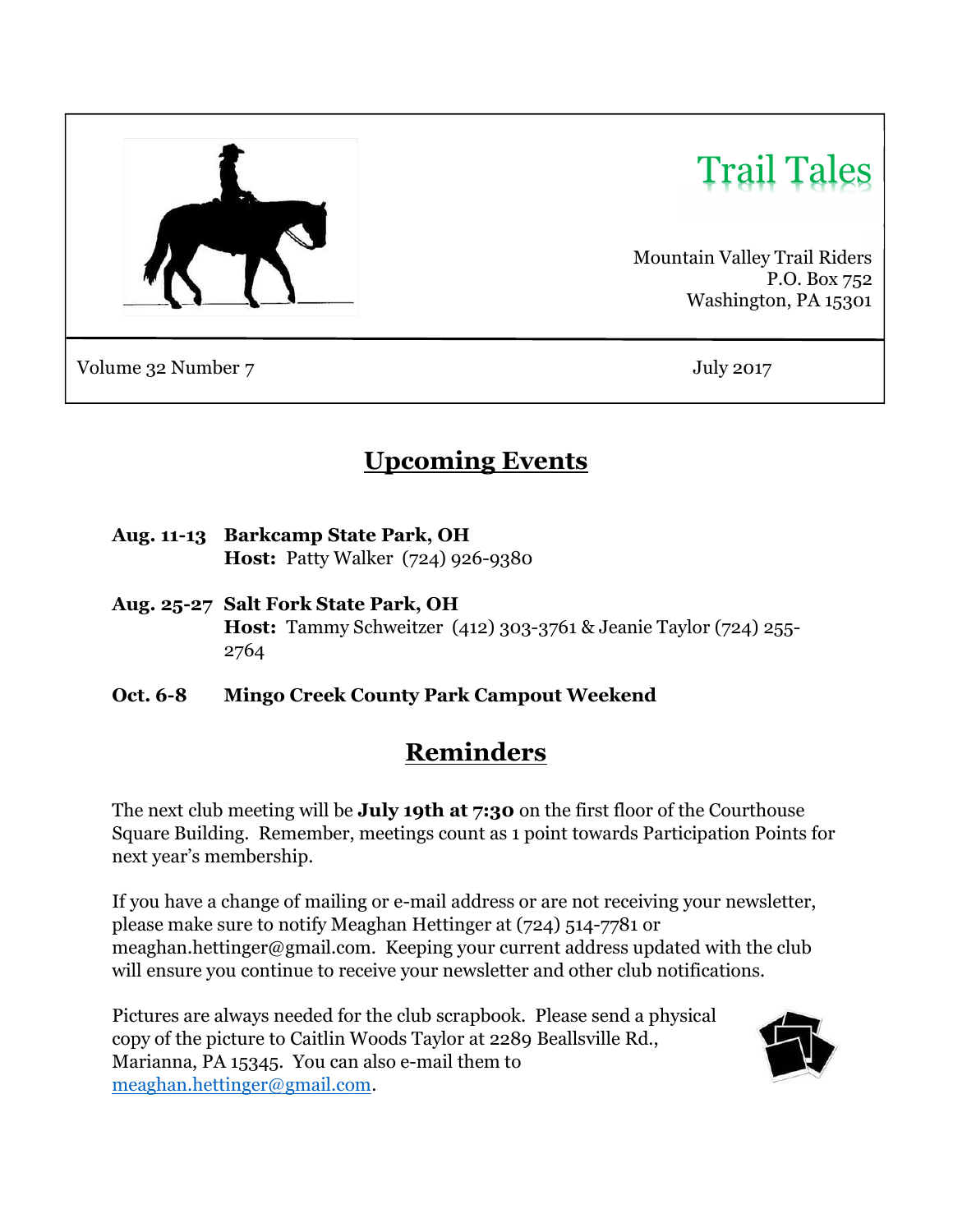Check out MVTR on Facebook! Just search Mountain Valley Trail Riders.

Members in attendance at the June meeting were Tammy Schweitzer, Jeanie Taylor, Kellie DiBattista, Lauren Hettinger, Elaine Clemens Mowl, Marge McCormick, Vince Peteya, Michelle Frye, Bob Kane, Roger Shumaker, Diane Hughes, Meaghan Hettinger, Patty Walker, Howard Anderson, Chuck Dye, Marci Kirchner, and Dave Kirchner.

Former club members Tony and Louise Williams recently collected 481 feed labels to donate to MVTR! At .25¢ per label that is 120.25. Thank you so much Tony and Louise!

#### New Members

Welcome to new Club Member Chuck Dye of Burgettstown, PA. We look forward to seeing you at an event soon!

#### Happy Birthday!

Happy Birthday wishes for the month of July go out to Howard Anderson, Robert Brown, Ryan Hettinger, Diana Hughes, Marjorie McCormick, and Melanie Pelegrinelli! We hope everyone has a wonderful day!

### Big Changes for MVTR?

There was a discussion at the recent Director's Meeting about making significant changes to the way the club operates. As most non-profit clubs do, we run entirely on volunteers. These volunteers are the life blood of our club. Our core volunteer base has become quite weary. They can no longer go at the pace demanded by the current activity level of the club. The level of volunteer burnout is significant.

It was suggested at the Director's Meeting and subsequent monthly meeting that the club may cut activities and commitments such as the Judged Trail Ride/Trail Challenge, Fun Show and parades. The ideas of reducing Director numbers and charging a flat fee for membership were also discussed. Director positions may be reduced to either 7 or 5 seats depending on membership input.

Another option for future activities would be to increase the number of Member's Only events the club hosts. The response was overwhelmingly positive for the recent Member's Only Fun Show.

These issues will be discussed again at the July meeting before any decisions are made. Please plan to attend the meeting if you have any questions or thoughts.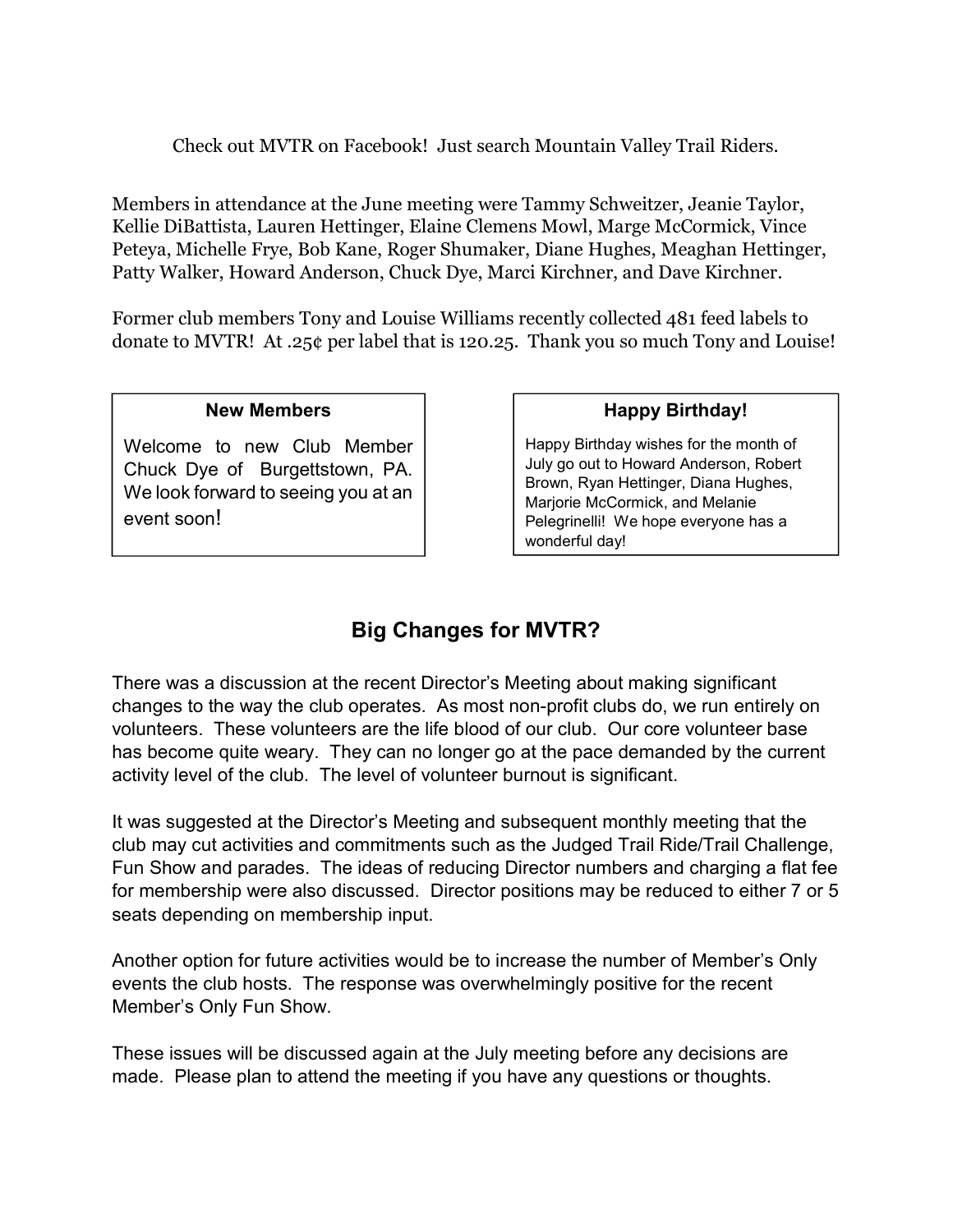## JTR Format Changes

There was much discussion at the May meeting on what changes were going to be made to the 2017 JTR being held on October 8th.

The first change to made was to the name. This event will now be known as the MVTR Trail Challenge. It was felt that this name better reflects the new format of clustered obstacles.

Pre-registration and payment will be a requirement for this Trail Challenge. Registration will be limited to 72 spots. Once they have been filled we will no longer be accepting registrations. A spot is not reserved until payment is made. Payment can be made via Paypal on our website or by check sent to our mailbox. In the event that MVTR must cancel this event, \$20 will be refunded with \$5 being held by MVTR for administrative costs. Refunds will only be issued if the event is cancelled by MVTR. We cannot refund for any other reason.

Ride times will be assigned once payment is made. Riders will be sent out in groups of four every 10 minutes. The first riders will leave at 9:00 and the last riders will be sent out at 12:00. If you miss your ride time you may be assigned an empty time spot if one is available. However, it is possible we will not be able to give you a new ride time. Please be on time for your assigned ride out time slot!

Camping will be available in Area 10 on Friday night for MVTR members and to the general public on Saturday. Camping is free for members and \$10 per registration for non-members.